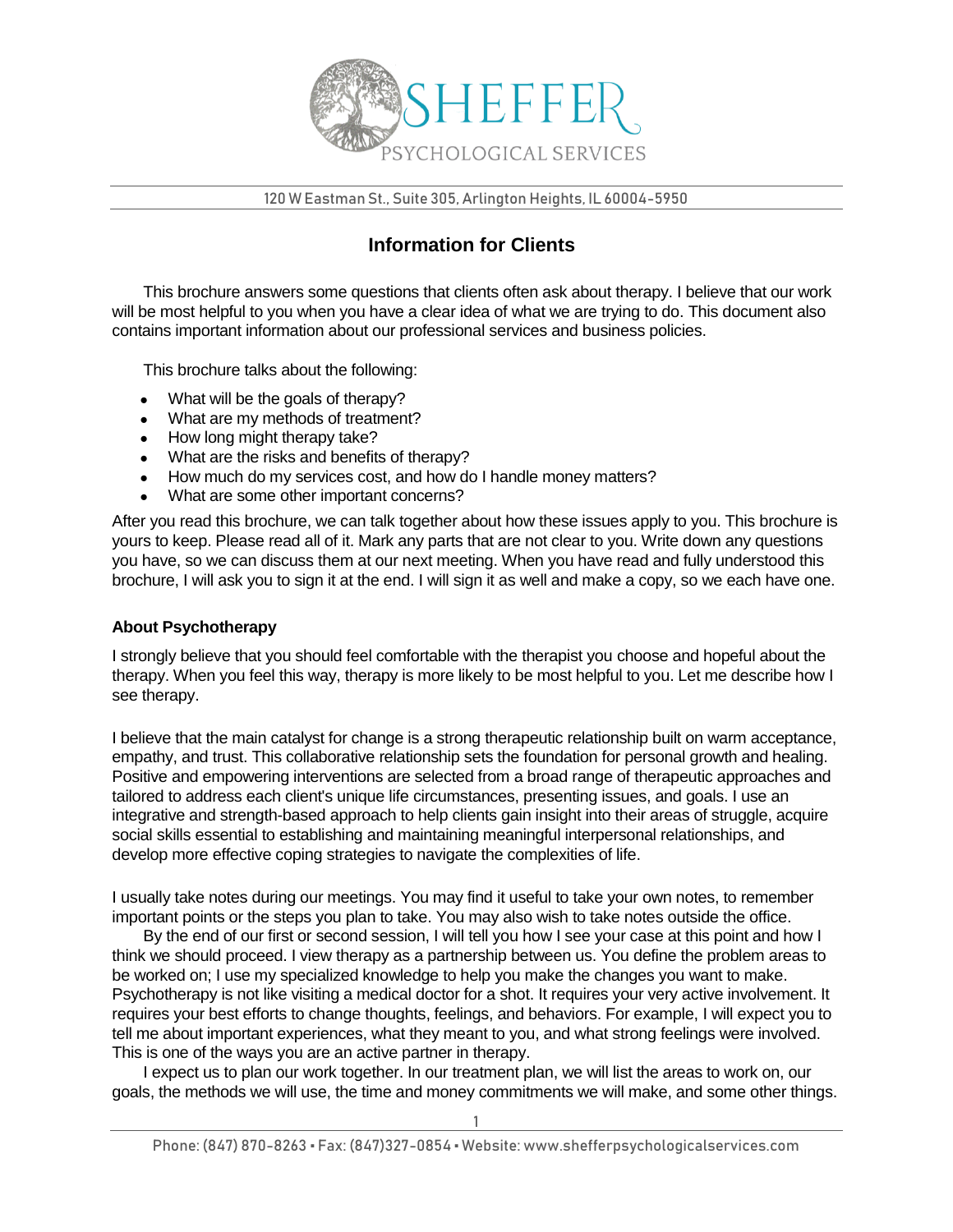I expect us to agree on a plan that we will both work hard to follow. From time to time, we will look together at our progress and goals. If we think we need to, we can then change our treatment plan, its goals, or its methods.

An important part of your therapy will be practicing new skills that you will learn in our sessions. I will ask you to practice outside our meetings, and we will work together to set up homework assignments for you as appropriate. I might ask you to do exercises, keep records, and read to deepen your understanding. You will probably have to work on relationships in your life and make long-term efforts to get the best results. These are important parts of personal change. Change will sometimes be easy and quick, but more often it will be slow and difficult and will need repetitions, and so you will need to keep trying. There are no instant, painless cures and no "magic pills" for changing well-learned habits. However, you *can* learn new ways of looking at your problems that will be very helpful for changing your feelings and reactions.

## **How Long Therapy Might Take**

How often I see my clients is determined on a case by case basis. Sometimes I see a patient more frequently in the beginning and then taper off to less frequent visits as treatment progresses. Therapy can also come to an end for a variety of reasons. The process of ending therapy, called "termination," can be a very valuable part of our work and well worth spending our time on. Stopping therapy should not be done casually, although either of us may decide to end it if we believe it is in your best interest. If you wish to stop therapy at any time, I ask that you agree now to meet then for at least one more session, to review our work together. We will review our goals, the work we have done, any future work that needs to be done, and our options. If you would like to take a "time out" from therapy to try it on your own, we should discuss this. We can often design such a "time out" to be more helpful.

## **The Risks and Benefits of Therapy**

During the initial evaluation or the course of therapy, you may remember unpleasant events, and experience considerable discomfort, such as strong feelings, anxiety, depression, and insomnia. I may challenge some of your assumptions or propose different ways of thinking about or handling situations. This may cause you to feel upset, angry, or disappointed. Attempting to resolve issues that brought you into therapy may result in changes that you did not originally intend. Psychotherapy may result in decisions to change behaviors, employment, substance use, schooling, housing, or relationships. Change can sometimes be quick and easy, but more often it can be gradual and even frustrating. There is no guarantee that psychotherapy will yield positive or intended results.

While you consider these risks, you should know also that many benefits of therapy have been shown by scientists in hundreds of well-designed research studies. Most clients will find their symptoms greatly lessened, will feel more confident and relaxed, and will improve their daily functioning. People who are depressed may find their mood lifting. Other clients may no longer feel afraid, angry, or anxious. In therapy, people have a chance to talk things out fully until their feelings are relieved or the problems are resolved. Clients' relationships and coping skills can improve greatly. They may get more satisfaction out of social and family relationships. Their personal goals and values may become clearer. They may grow in many directions—as persons, in their close relationships, in their work or schooling, and in the ability to enjoy their lives.

I do not take on clients I do not think I can help. Therefore, I will enter our relationship with optimism about our progress.

Psychological assessment (with or without administering tests) can increase our understanding of your personality, psychological dynamics, intellectual and emotional resources, or other areas, and so it may help us design or improve your therapy. If this seems beneficial, I will discuss it with you and get your consent before proceeding.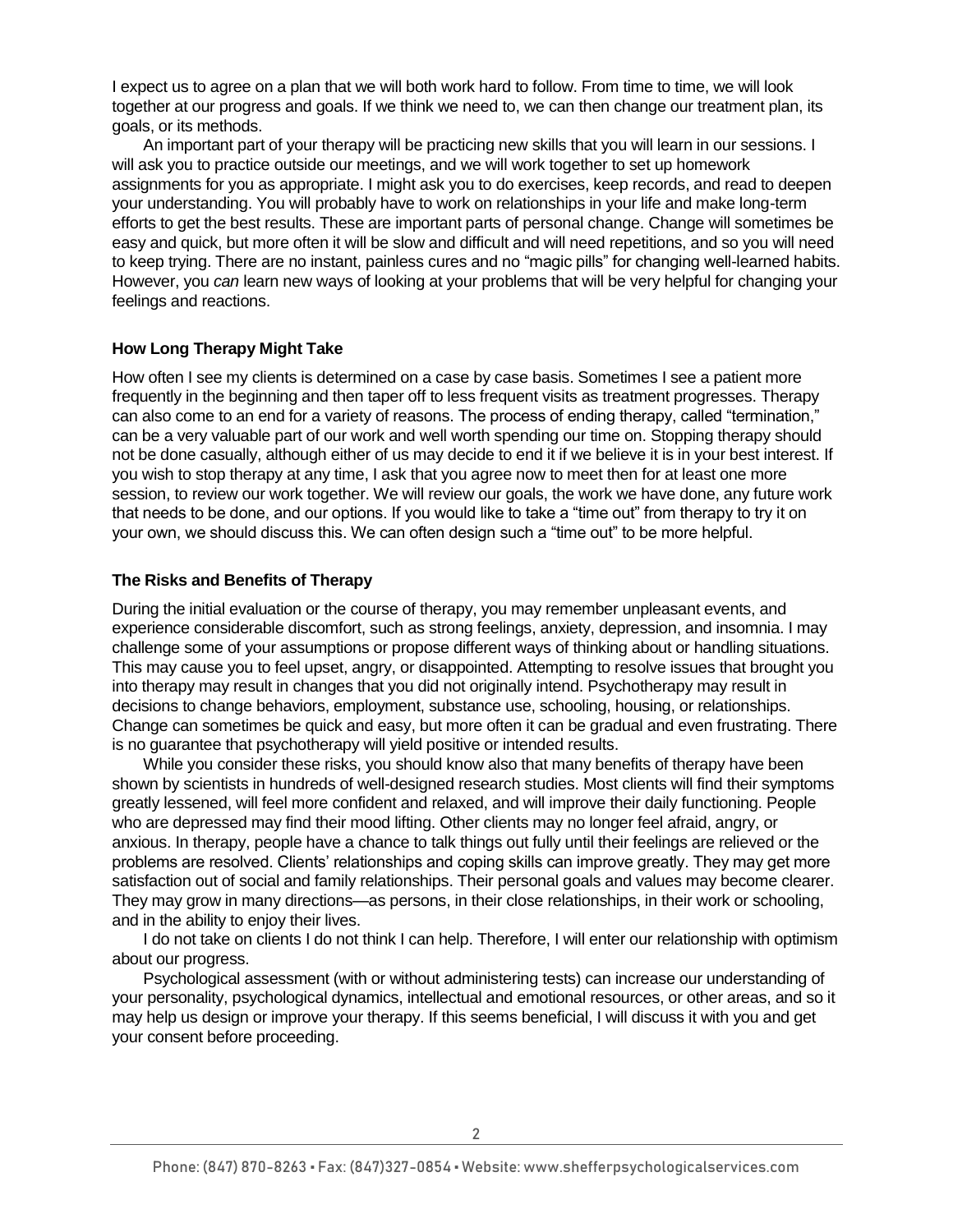## **Consultations**

If you could benefit from a treatment I cannot provide, I will make the necessary referrals. You have a right to ask me about such other treatments, their risks, and their benefits. Based on what I learn about your problems, I may recommend a medical exam or use of medication. If I do this, I will fully discuss my reasons with you, so that you can decide what is best. If you are treated by another professional, I will coordinate my services with him or her and with your own medical doctor if you want me to.

## **What to Expect from Our Relationship**

Psychological services are best provided in an atmosphere of trust. You expect me to be honest with you about your problems and progress. I expect you to be honest with me about your problems, your expectations for services, your compliance with medication, and any other barriers to treatment.

As a professional, I will use my best knowledge and skills to help you. This includes following the standards of the American Psychological Association, or APA. In your best interests, the APA puts limits on the relationship between a therapist and a client, and I will abide by these. Let me explain these limits, so you will understand that they don't apply just to you and me.

First, I am licensed and trained to practice psychology—not law, medicine, finance, or any other profession. I am not able to give you good advice from these other professional viewpoints. As a psychologist, I do not prescribe medications. If I believe that mediation may be helpful for you, I will refer you to your primary care physician or a psychiatrist to be evaluated for the appropriateness of psychotropic medication to reduce symptoms. When medications are appropriate, I will work closely with your primary care physician or psychiatrist.

Second, state laws and the rules of the APA require me to keep what you tell me confidential (that is, just between us). You can trust me not to tell anyone else what you tell me, except in a few unusual situations. I explain what those are in the "About Confidentiality" section of this brochure. For example, I try not to reveal who are my clients. This is part of my effort to maintain your privacy. If we meet on the street or socially, I may not say hello or talk to you at all. I am not ignoring you; it is a way to maintain the confidentiality of our relationship.

Even though you might invite me, I will not attend your family gatherings, such as parties or weddings.

## **About Confidentiality**

I will treat with great care all the information you share with me. It is your legal right that our sessions and my records about you be kept private. That is why I ask you to sign a "release-of-records" form before I can talk about you or send my records about you to anyone else. In general, I will tell no one what you tell me. I will not even let anyone know that you are in treatment with me without your agreement.

In all but a few rare situations, your confidentiality (that is, the privacy of what you tell me) is protected by federal and state laws and by the rules of my profession. Here are the most likely situations where your confidentiality is *not* protected:

- 1. If you were sent to me by a court or an employer for evaluation or treatment, the court or employer expects a report from me. If this is your situation, please talk with me before you tell me anything you do not want the court or your employer to know. You have a right to tell me only what you are comfortable telling.
- 2. Are you suing someone or being sued? Are you charged with a crime? If so, and if you tell the court that you are seeing me, I may then be ordered to show the lawyers my records. Please talk to your lawyer about what to say to me.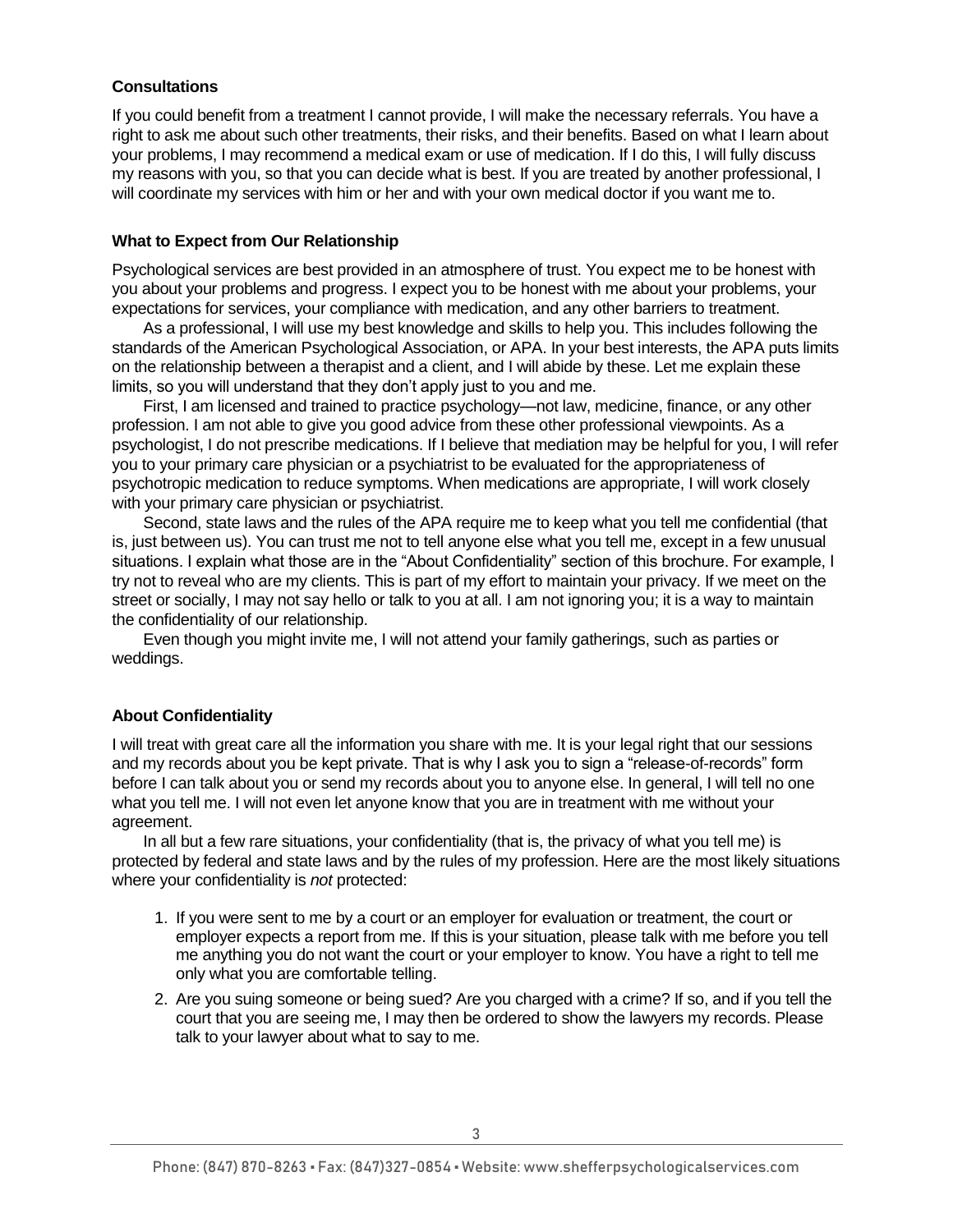- 3. If you make a serious threat to harm yourself or another person, the law requires me to try to protect you or that other person. I simply cannot promise never to tell others about threats you make.
- 4. As a mandated reporter, if I have reasonable cause to believe that a child, older adult, or other dependent person has been or will be abused or neglected, I am legally required to report this to the authorities.

As a therapist, my legal duty is to protect your confidentiality, but I also have a duty under the law to the wider community and to myself if there is harm, threat of harm, or threat of neglect.

Parents and/or guardians with legal custody can be told about their child's diagnoses, the counseling methods used and recommended, significant safety concerns, and the progress of treatment, either as needed or when requested.

There are two times when I might talk about you with another therapist. I ask you now to understand and agree to let me do this in these two times.

First, when I am away from the office for a few days, a trusted fellow therapist will be available to you in emergencies. He or she will need to know some things about your situation. Of course, this therapist has the same laws and rules as I do to protect your confidentiality.

Second, I sometimes talk with other therapists or other professionals about my clients, because it helps me to provide high-quality treatment. These professionals are also required to keep your information private. I maintain your privacy with them. I never tell them your name, I change or skip some facts about you, and I tell only what they need to know to understand your situation and help me.

We consult with colleagues and specialists about our ongoing work. This pursuit of quality assurance never involves your name or any specifics through which you might be identified.

If your records need to be seen by another professional, or anyone else, I will discuss this with you. If you agree to share these records, you will need to sign a release-of-information form. This form says exactly what information is to be shared, with whom, and why. You may read this form at any time. If you have questions, please ask me.

It may be beneficial for me to confer with your primary care physician with regard to your psychological treatment or to discuss any medical problems for which you are receiving treatment. In addition, Medicare requires that I notify your physician, by telephone or in writing, concerning services that are being provided by me unless you request that notification not be made.

It is my office policy to destroy clients' records 10 years after our last meeting. Until then, I will keep your case records in a safe place and make them available when you authorize their release.

If I must discontinue our relationship because of illness, disability, or other presently unforeseen circumstances, I ask you to agree to let me transfer your records to another clinician who will make sure they are kept safe, confidential, and available when you want them, and then destroy them someday.

If we do family or couple therapy (where there is more than one adult present), and you want to have my records of this therapy sent to anyone, all of the adults present will have to sign a release of information.

Some health insurance companies will ask for information on your symptoms, diagnoses, progress, and outcomes. My policy is to provide only as much information as the insurance company will need to pay your benefits. This information will become part of your permanent medical record. I will let you know whether a company has asked for this and what it has asked for. If the company does not get the information it asks for, it may refuse to pay your benefits for our treatment. Please understand that I have no control over how these records are handled once they leave my office. For more on these issues, please read my Notice of Privacy Practices.

You can review your own records in my files at any time. If you feel that and error has been made, you can write a letter explaining why you believe my record is in error and how you believe it should be corrected. Your letter will then become a part of my file. You can have copies of them (but you will have to assume the risks of loss of confidentiality when you receive and store your copies). If I believe that it might be in some way harmful for you to view your records, I may suggest that we review them together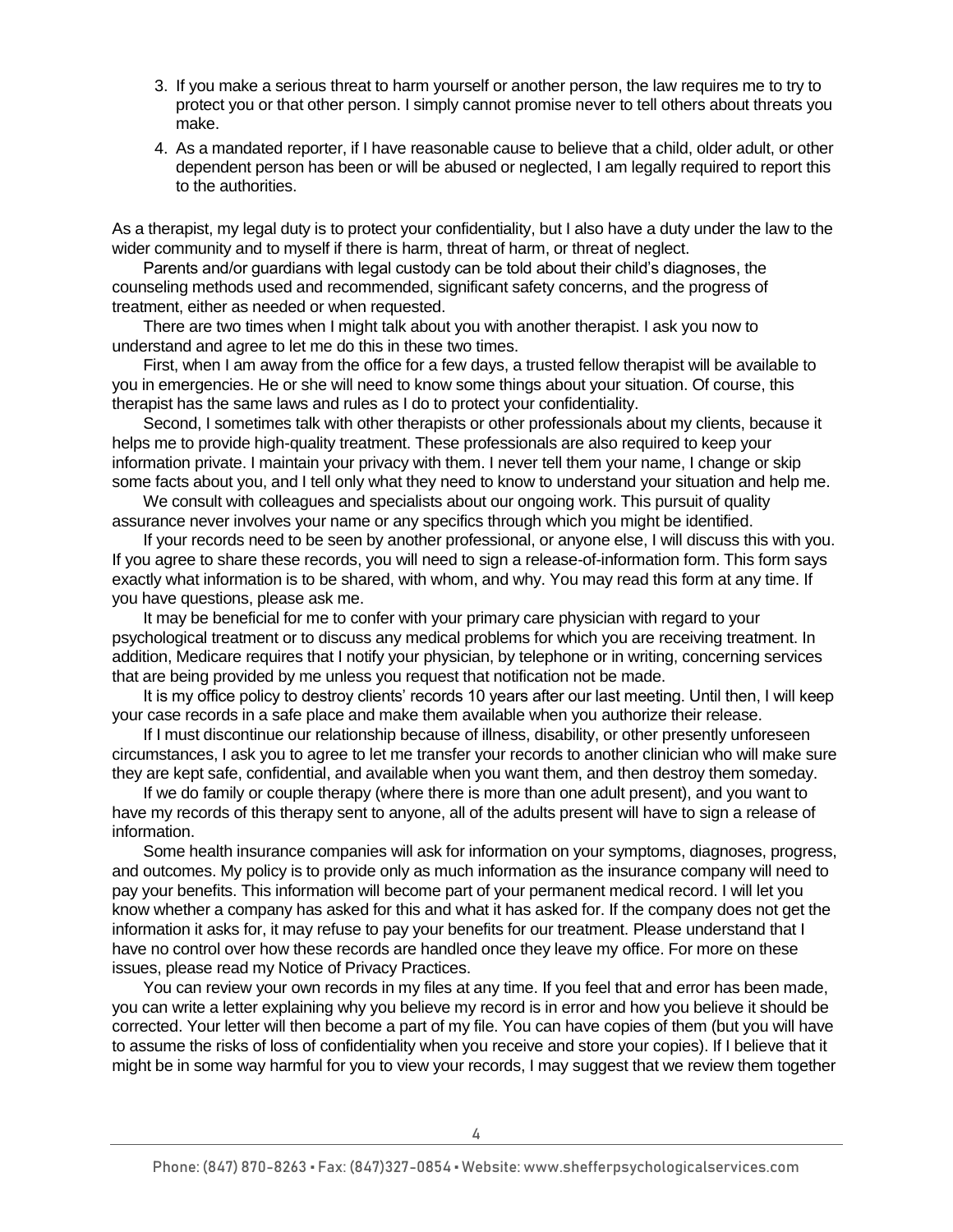or that I provide you with a summary of the records in place of the entire record. I ask you to understand and agree that you may not examine records created by anyone else that you have had sent to me.

In some very rare situations, I may temporarily remove parts of your records before you see them. This may happen if I believe that the information will be harmful to you, but I will discuss this with you.

You have the right to ask that your information not be shared with family members or others, and I can agree to that limitation. You can also tell me if you want me to send mail, or phone you at a more private location or number than, say, your home or workplace. If this is of concern to you, please tell me so that we can make arrangements.

#### **About Our Appointments**

I normally conduct an evaluation that will last from 2 to 3 sessions. During this time, we can both decide if I am the best person to provide the services you need in order to meet your treatment goals. The very first time I meet with you, we will need to give each other a lot of basic information. For this reason, I usually schedule 1-1.5 hours for this first meeting. Following this, we will usually meet for a 45-60 minute session once or twice a week, then less often. We can schedule meetings at times convenient for both of us.

#### *Cancellations and No-Shows*

I consider our meetings very important and make them a priority over other activities. I and ask you to do the same. An appointment is a commitment to our work. A cancelled appointment slows our progress, so please try not to miss sessions if you can possibly help it. Your session time is reserved for you.

We agree to meet at my office and to be on time. If I am ever unable to start on time, I ask your understanding and promise that you will receive the full time agreed to or be charged proportionately. If you are late, we will probably be unable to meet for the full time, because it is likely that I will have another appointment after yours.

I am rarely able to fill a cancelled session, so you will be charged a \$75 fee for sessions cancelled with less than 24 hours' notice, for other than the most serious reasons. Your insurance will not cover this charge and you will be responsible for the entire fee.

## **Fees, Payments, and Billing**

Payment for services is an important part of any professional relationship. This is even more true in therapy; one treatment goal is to make relationships and the duties and obligations they involve clear. **You, the client, are responsible for paying all the charges for my services, regardless of payments from health insurance or any other sources.** 

My current regular fees are as follows. I reevaluate my fees each January, based on changes in the cost of running my business, and implement the change in April. You will be notified several months in advance of any changes. A discount for self-paying clients may be offered for payment in full at the time of billing.

*Regular therapy services:* For a session of 60 minutes, the fee is \$200. For a session of 45 minutes, the fee is \$150. For the initial session, the fee is \$250 due to the additional time and tasks that are required following the session (i.e. charting, goal writing, therapeutic formulation, etc.).

Please pay for each session at its start. For those using health insurance, you are expected to pay the co-pay, co-insurance, or your portion of the deductible at the time of services. I have found that this arrangement helps us stay focused on our goals and works best. It also allows me to keep my fees lower, because it cuts down on my bookkeeping costs. I suggest that you make out your check before each session begins, so that our time will be used fully. Other payment or fee arrangements must be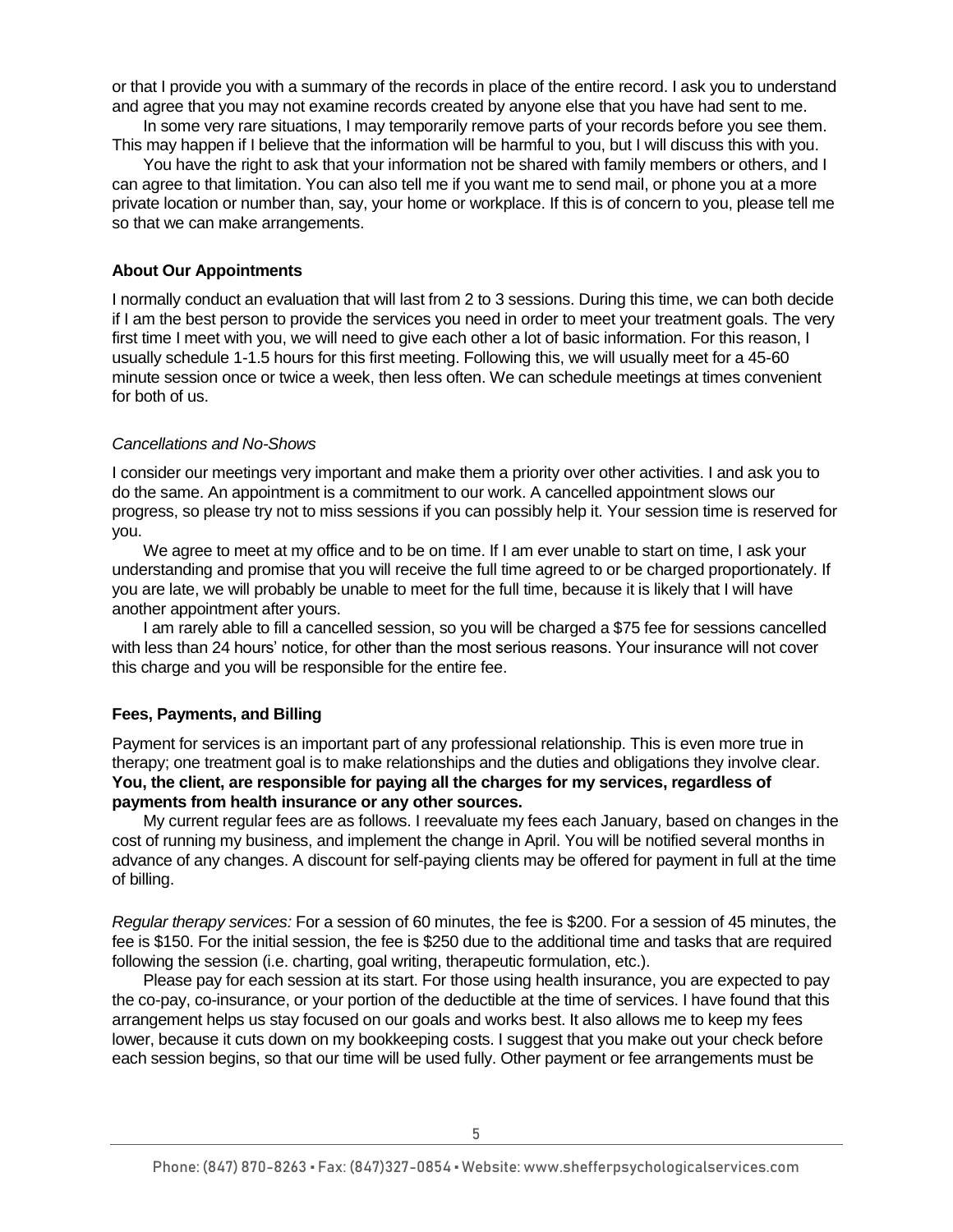worked out before the end of our first meeting. I accept cash, checks, credit cards and health care spending cards in the office or by phone.

*Telephone consultations:* I believe that telephone consultations may be suitable or even needed at times in our therapy. Some insurers will pay for these services, but many will not. If so, I will charge you our regular fee, pro-rated over the time needed.

If I need to have telephone conferences with other professionals as part of your treatment, you will be billed for these at the same rate as for regular therapy services. We will discuss this in advance, so we can set rules that are comfortable for both of us. Of course, there is no charge for brief calls about appointments or similar business.

*Extended sessions:* Occasionally it may be better to go on with a session, if possible, than to stop or postpone work on a particular issue. This extension time will be charged on a pro-rated basis. It is also likely that your insurance will not pay for extra time, and so I will bill you.

*Reports:* I will not charge you for my time spent making routine and simple reports to your insurance company. However, I will have to bill you for any extra-long or complex reports the company might require. The company will not cover this fee.

*Other services:* Charges for other services, such as hospital visits, consultations with other therapists, home visits, or any court-related services (such as consultations with lawyers), will be based on the time involved in providing the service at my regular fee schedule. Some services may require payment in advance.

I realize that my fees involve a substantial amount of money, although they are well in line with similar professionals' charges. For you to get the best value for your money, we must work hard and well.

I will assume that our agreed-upon financial arrangements will continue as long as I provide services to you. I will assume this until you tell me in person, by telephone, or by certified mail that you wish to end it. You have a responsibility to pay for any services you receive before we end the relationship.

Because I expect full payment at the time of our meetings, I usually do not send bills. However, if we have agreed that I will bill you, I ask that the bill be paid within 10 days of the billing date. If your insurance company does not pay us within a reasonable period of 60 days, I will expect you to pay the full amount and wait for your insurance company to reimburse you. Of course, if I receive a payment from the company after you have paid me, I will refund your overpayments.

If there is any problem with my charges, my billing, your insurance, or any other money-related point, please bring it to my attention immediately. I will do the same with you. Such problems can interfere greatly with our work. They must be worked out openly and quickly.

If your account has not been paid for more than 60 days and arrangements for payment have not been agreed upon, I have the option of using legal means to secure the payment. This may involve hiring a collection agency or going through small-claims court. In most collection situations, the only facts I release regarding a client's treatment are his or her name, the kind of services provided, and the amount due. If such legal action is necessary, its costs will be included in the claim.

If you think you may have trouble paying your bills at times, please discuss this with me. If your unpaid balance reaches \$300, I will notify you by mail. If it then remains unpaid, I must stop therapy with you. Again, fees that continue unpaid or without a payment plan after this may be turned over to smallclaims court or a collection service.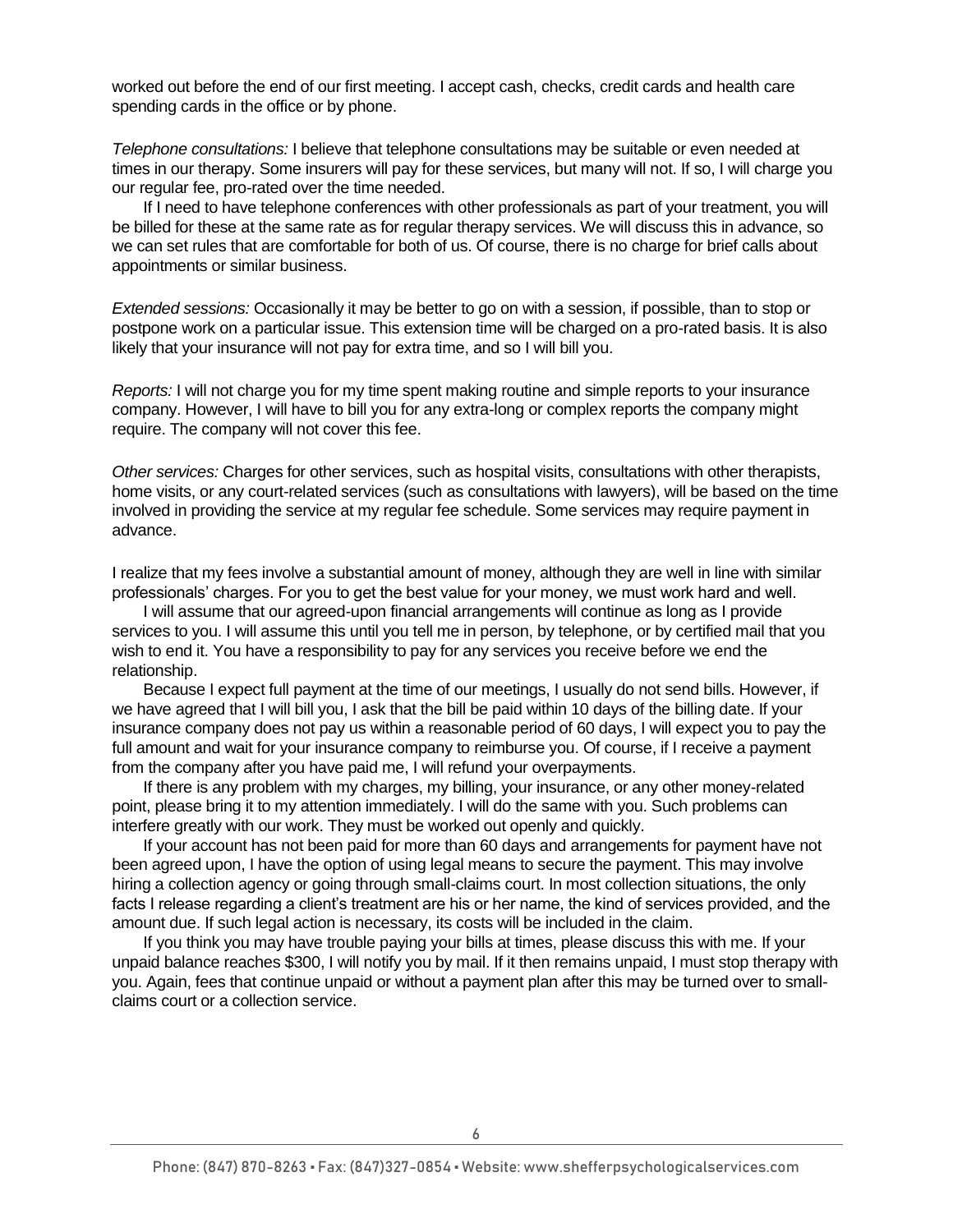## **If You Have Health Insurance**

Because I am a licensed psychologist, many health insurance plans will help you pay for therapy and other services I offer. Because health insurance is written by many different companies, I cannot tell you what your plan covers. Please read your plan's booklet under coverage for "Outpatient Psychotherapy" or "Behavioral Health," or under "Treatment of Mental and Nervous Conditions." Or call your employer's benefits office to find out what you need to know.

Because your health insurance may pay part of my charge, I will help you with your insurance claim forms. However, please keep the following in mind:

- 1. If you subscribe to a health maintenance organization (HMO) or preferred provider organization (PPO), or have another kind of health insurance with a managed care organization (MCO), decisions about what kind of care you need, from whom, and how much of it you can receive will be reviewed by the plan. The plan has rules, limits, and procedures that we should discuss. Please bring your health insurance plan's wallet card or description of services to our first meeting, so that we can talk about it and decide what to do.
- 2. Your health insurance policy is a contract between you and your insurance company, and does not guarantee payment for my services. I had no role in deciding what your insurance covers. Your employer decided which services will be covered, which will not be covered, and how much you have to pay. You are responsible for checking your insurance coverage, deductibles, payment rates, copayments, and so forth. Your insurance coverage is between you and your company; it is not between me and the insurance company.
- 3. You—not your insurance company or any other person or company—are responsible for paying the fees we agree upon. If you ask me to bill a separated spouse, a relative, or an insurance company, and I do not receive payment on time, I will then expect this payment from you.
- 4. As a service to you, I will provide information about you to your insurance company only with your informed and written consent. My office will try its best to maintain the privacy of your records, but I ask you to understand that I have no control over what happens to your records after they leave my office.

Your MCO can ask for and review all my records as part of its regular audits of providers and services. It may be satisfied with a phone discussion or a summary. It will usually be looking to see that the services are compatible with the severity of your limitations and diagnoses. This is called "evaluating the medical necessity of treatment." I will tell you if this happens.

If you choose to use your insurance for services but I am not covered by your insurance company, I will not file claims for you, but I will give you a receipt for my services with the information the insurers need to pay you back if allowed by your contract. This information will include standard diagnostic and procedure codes, the times we met, my charges, and your payments. In this situation, because I do not have a contract with your insurance company, it may pay part of my fees as an out-of network provider.

Please check here to allow me to speak with your insurance company if it contacts me to provide information to help you collect reimbursement benefits (if any): \_\_\_ Yes \_\_\_ NO

## **If You Need to Contact Me**

I cannot promise that I will be available at all times. Although I am usually in the office Mondays and Wednesdays, from 9AM to 8PM, I do not take phone calls when I am with a client. You can always leave a message on my voicemail, and I will return your call as soon as I can, usually within 24 hours. Please note that I may not pick up messages the same day, especially if they are left in the evenings or weekends. During times I am scheduled to be away for a few days, another professional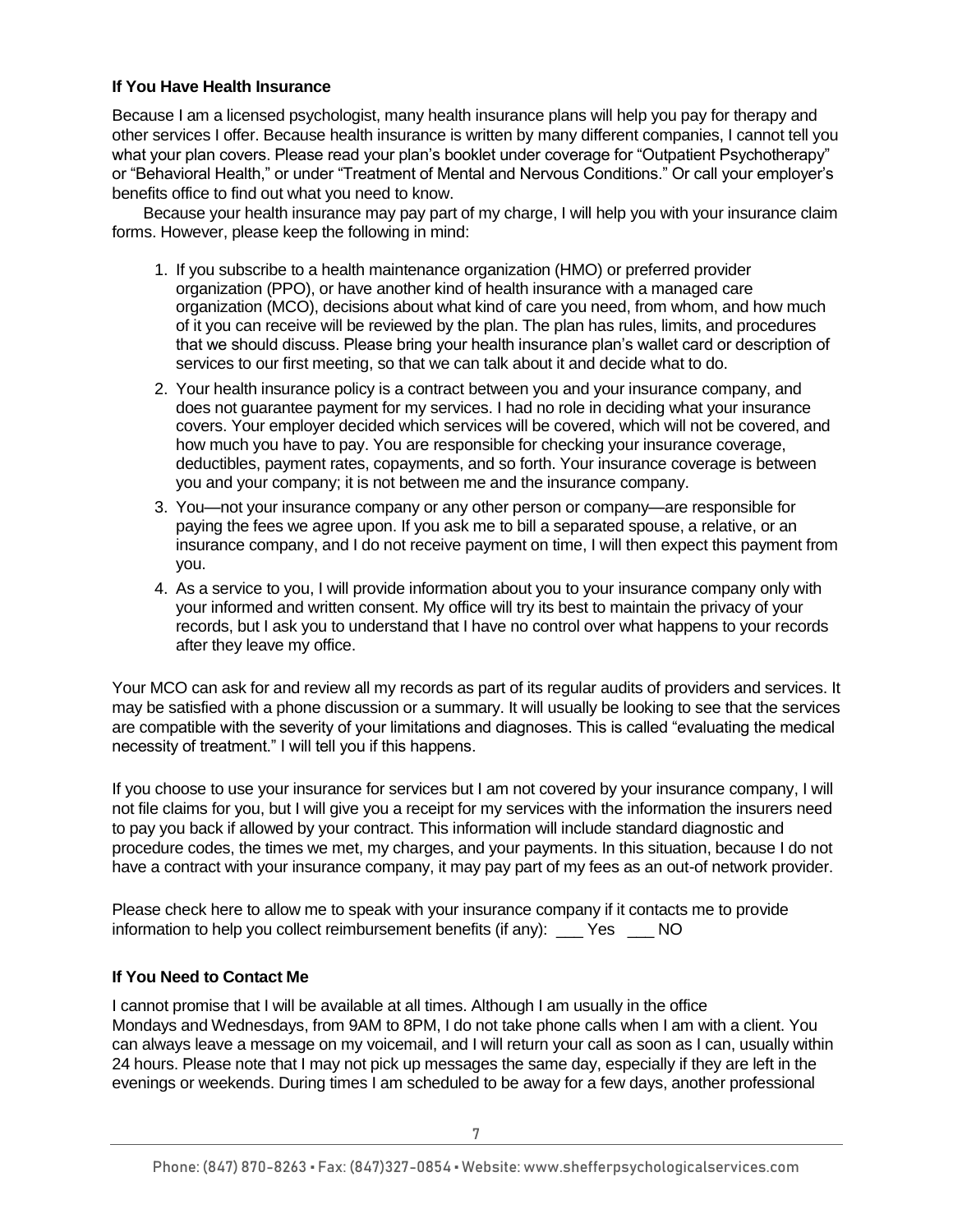will be available for urgent issues.

If you have an emergency or crisis, you or your family members should call 911 or go straight to the nearest emergency room.

E-mail should only be used for low-risk and non-private information such as schedule changes, and not for clinical materials. Please review the Social Media Policy for further information.

If I don't return your message within 24 hours, please assume that a mechanical problem has occurred and call back.

If I feel that our work together calls for it, I will make special arrangements for telephone contact, and this service will be charged at my usual rate. Please note that therapy over the phone is not typically covered by insurance and you will be responsible for payment of the usual rate.

## **If I Need to Contact Someone about You**

If there is an emergency during our work together, or I become concerned about your personal safety, I am required by law and by the rules of my profession to contact someone close to you—perhaps a relative, spouse, or close friend—to protect you. I am also required to contact this person, or the authorities, if I become concerned about your harming someone else. Please write down the name and information of your chosen contact person in the blanks provided:

| Name: and the contract of the contract of the contract of the contract of the contract of the contract of the contract of the contract of the contract of the contract of the contract of the contract of the contract of the |       |                                |  |
|-------------------------------------------------------------------------------------------------------------------------------------------------------------------------------------------------------------------------------|-------|--------------------------------|--|
|                                                                                                                                                                                                                               |       |                                |  |
| Home phone: _______________                                                                                                                                                                                                   | Cell: | Work: ________________________ |  |
| You may give me more than one person.                                                                                                                                                                                         |       |                                |  |
|                                                                                                                                                                                                                               |       |                                |  |
|                                                                                                                                                                                                                               |       |                                |  |

## **Other Points**

You may not make any kind of electronic recording of our sessions without my written consent.

Many clients use email and text messaging, but these are not secure and could lead to a loss of confidentiality. If you would like to use email to communicate with me, please read my Social Media Policy.

I will charge you at my regular rate for letters, reports, and similar documents you ask me to create for you.

As part of the confidentiality that I offer you, I ask you not to disclose the name or identity of any other client being seen in this office.

## **Children and Property Issues**

I request that you do not bring children with you (other than a child I am seeing for treatment) if they are young and need babysitting or supervision, which I cannot provide. I do not have toys, but I can provide reading materials suitable for older children. You will be charged for any damage to, or theft of, property in this office or outside by you or anyone for whom you are legally responsible. I cannot be responsible for any personal property or valuables you bring into this office.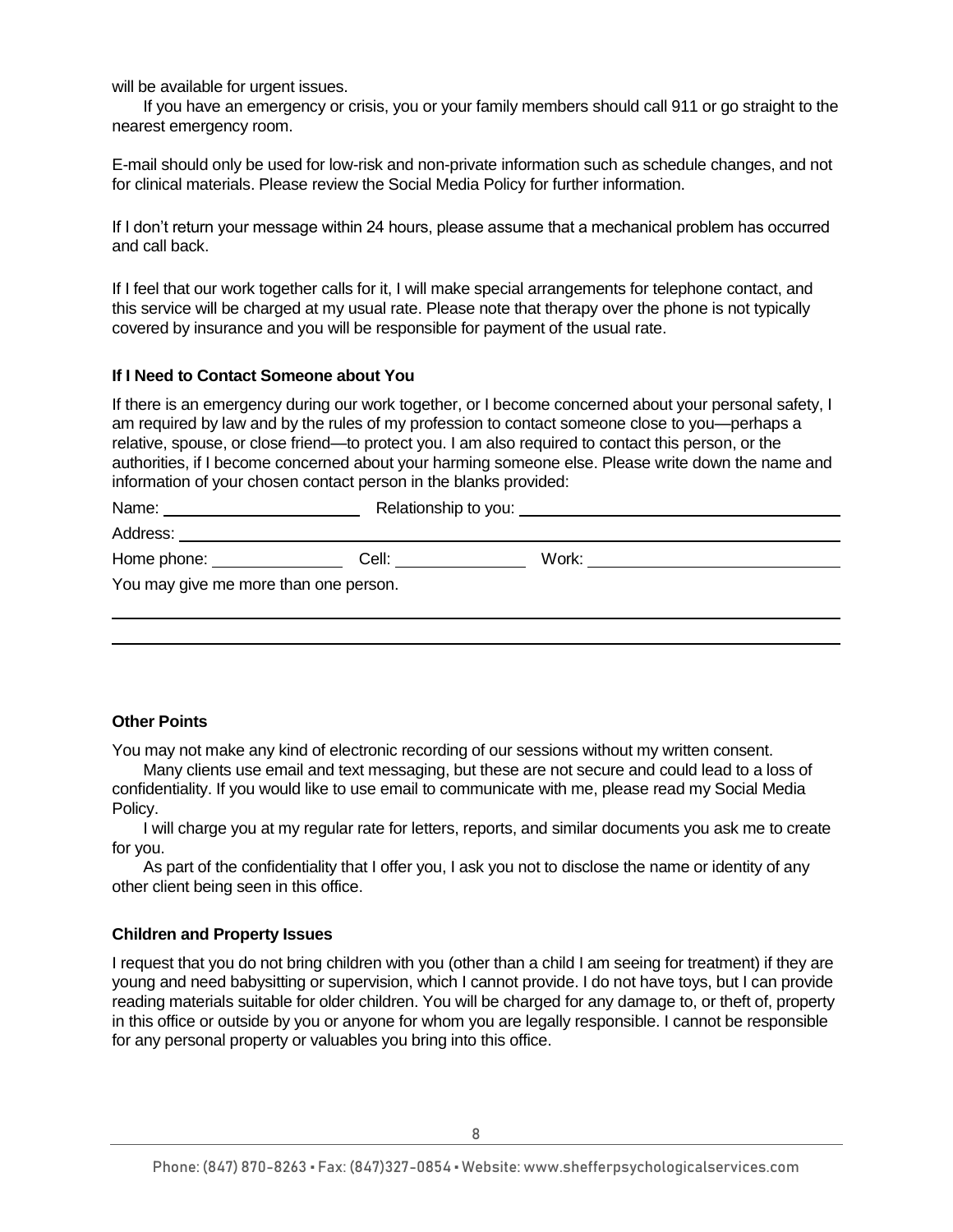## *Shared Office Space*

Although I share this office space with other professionals and we use some office equipment together, we are not in business together as partners, employers, or employees. I do not routinely consult with them on cases, or make referrals to or receive referrals from them. We are all independent licensed professionals.

## *Records Issues*

If, as part of our therapy, you create and provide to me records, notes, artworks, or any other documents or materials, I will return the originals to you at your written request but may retain copies.

If I am unable to provide continuing care to you due to my illness or disability, I have made arrangements with other fully qualified and confidential clinicians for your immediate care and for maintenance of your records.

These arrangements are in effect as long as I am in practice.

## **Statement of Principles and Complaint Procedures**

It is my intention to abide by all the rules of the American Psychological Association (APA) [or other professional organization] and by those of my state license.

Problems can arise in our relationship, just as in any other relationship. If you are not satisfied with any area of our work, please raise your concerns with me as soon as possible. Our work together will be slower and harder if your concerns with me are not worked out. Some issues that arise between us may be clinically relevant to other relationships in your life. I will make every effort to hear any complaints you have and to seek resolution. If you feel that I (or any therapist) have treated you unfairly or have broken a professional rule, please tell me. You can also contact the state licensing board for the discipline under which any therapist practices (psychologist, psychiatrist, licensed professional counselor, or social worker). Staff members there can help clarify your concerns or tell you how to file a complaint.

In my practice as a therapist, I do not discriminate against clients because of any of these factors: age, sex/gender, sexual orientation, marital or family status, race, color, religious beliefs, ethnic origin, place of residence, veteran status, physical disability, health status, or criminal record unrelated to present dangerousness. This is a personal commitment, as well as being required by some federal, state, and local laws and regulations. I will always take steps to advance and support the values of equal opportunity, human dignity, and racial, ethnic, and cultural diversity. If you believe you have been discriminated against, please bring this matter to my attention immediately.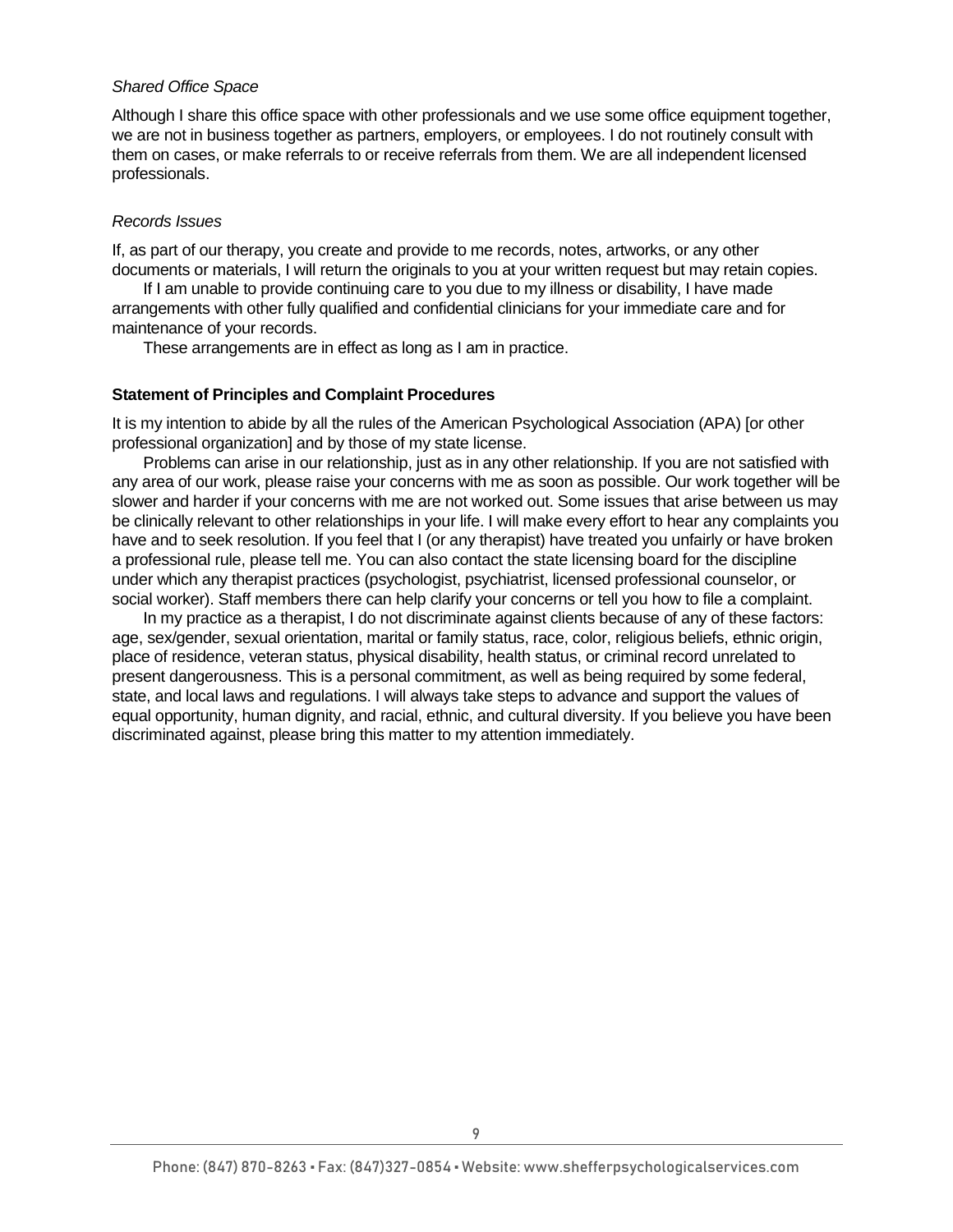#### **Our Agreement**

I, (name of client or person acting for the client), indicate by my signature below that I have read or had read to me the issues and points in this document. I have discussed those points I did not understand, and have had my questions answered to my satisfaction.

I understand that no specific promises have been made to me by you, the therapist, about the results of treatment, the effectiveness of the procedures you use, or the number of sessions necessary for therapy to be effective.

I understand that any of the points mentioned above can be discussed and may be open to change. If at any time during the treatment I have questions about any of the subjects discussed in this brochure, I can talk with you about them, and you will do your best to answer them. I understand that after therapy begins, I have the right to withdraw my consent to therapy at any time, for any reason. However, I will make every effort to discuss my concerns with you before ending therapy with you.

By signing below, I agree to act according to the points covered in this brochure, but this does not waive any of my rights.

| Signature of client (or person acting for client)                                                                                                                                                                          |              | Date |  |
|----------------------------------------------------------------------------------------------------------------------------------------------------------------------------------------------------------------------------|--------------|------|--|
|                                                                                                                                                                                                                            | Printed name |      |  |
| $\Box$ Self $\Box$ Parent $\Box$ Legal guardian<br>Relationship to client:<br>$\Box$ Health care custodial parent of a minor (less than 14 years of age)<br>$\Box$ Other person authorized to act on behalf of the client: |              |      |  |

I, the therapist, have met with this client (and/or his or her parent or guardian or others related to this person's situation) for a suitable period of time, and have informed him or her about the issues and points raised in this brochure. I have responded to his or her questions. I believe this person fully understands the issues, and I find no reason to believe that this person is not fully competent to give informed consent to treatment with me. I agree to enter into therapy with the client, as shown by my signature here.

Signature of therapist **Date** 

 $/$   $/$ 

I truly appreciate the chance you have given me to be of professional service to you and look forward to a successful relationship with you. If you are satisfied with my services as we proceed, I (like any professional) would appreciate your referring other people to me who might also be able to make use of my services.

 $\Box$  Copy accepted by parent/guardian/other or  $\Box$  Copy kept by therapist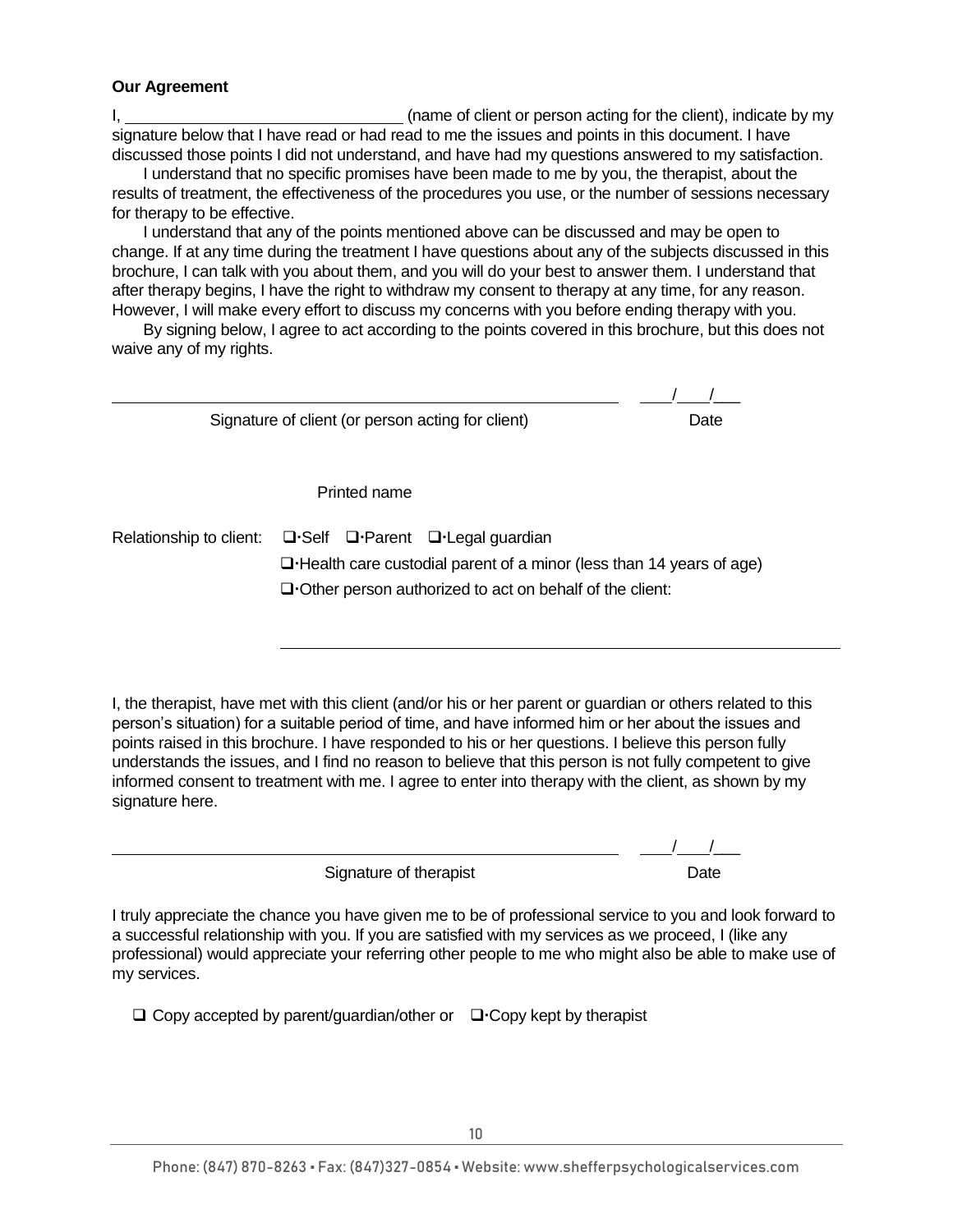| I authorize the release of information necessary to process my insurance claim                                                 |
|--------------------------------------------------------------------------------------------------------------------------------|
| I authorize payment of insurance benefits to my Psychologist                                                                   |
| I authorize my Psychologist to release information to my primary care<br>physician and/or referring physician.                 |
| I understand that payment is to be made at the time of the session<br>unless prior financial arrangements have been made.      |
| I understand that I am financially responsible for all scheduled<br>appointments unless a minimum of 24 hours notice is given  |
| I agree to pay a No Show or Late Cancellation Fee of \$75 if I do not<br>cancel within 24 hours before a scheduled appointment |
| I have received, read, and understand the Information to Client's Agreement<br>provided to me.                                 |
| I have received, read, and understand the Notice of Privacy Practices.                                                         |

| <b>Client or Parent Signature:</b><br>Date: |  |
|---------------------------------------------|--|
|---------------------------------------------|--|